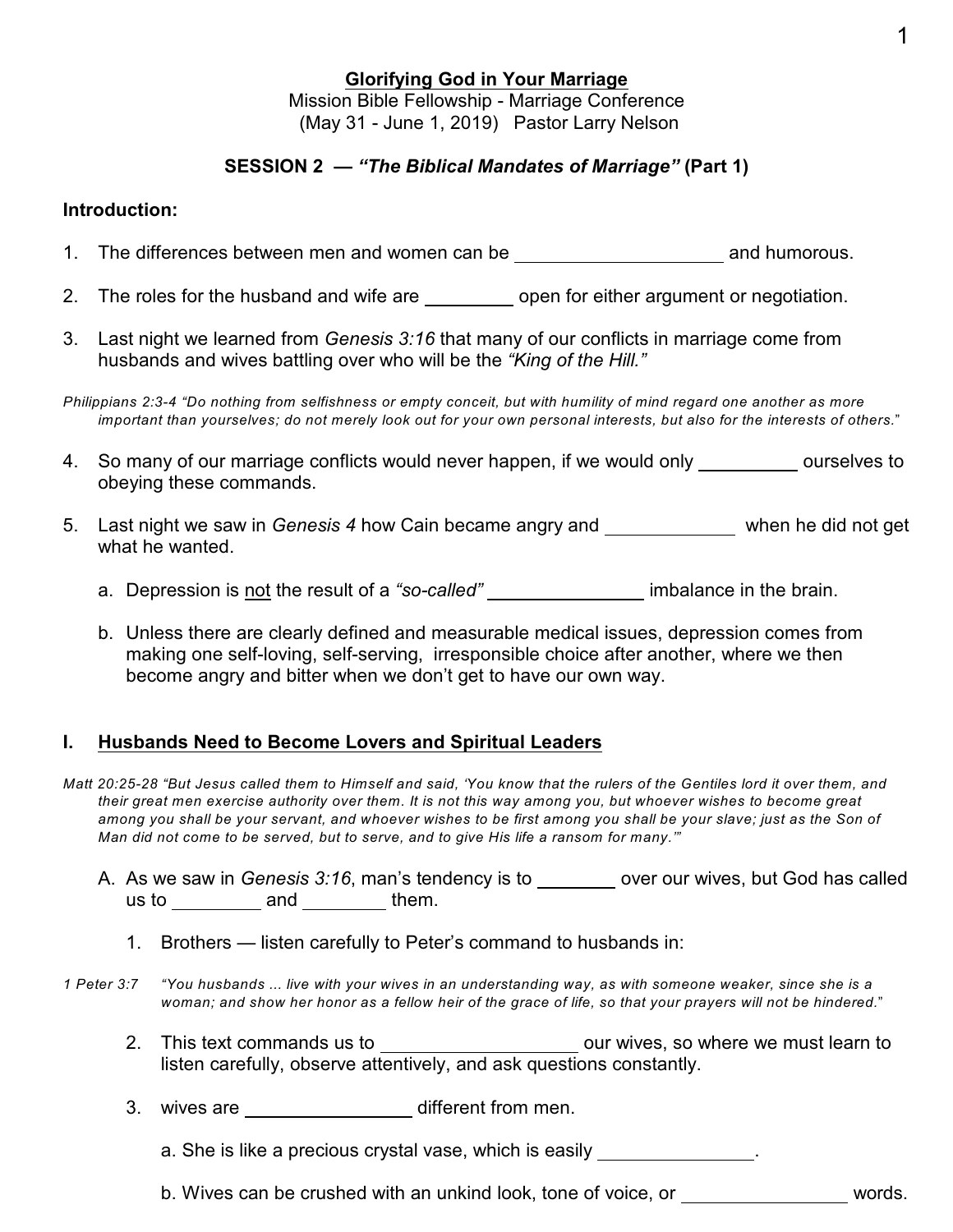- 4. There are things that you will never know, unless she is \_\_\_\_\_\_\_\_\_\_\_\_\_\_\_\_\_\_them to you.
- 5. *"50 Questions to Ask Your Wife."*
- 6. Most men tend to spell love, *"S-T-U-F-F"* but most wives spell love, " ."
	- a. *"Couch Time"*

b. *"Date Night"* doesn't have to cost a bunch of .

- (1) Two or more hours spent together, doing something that you enjoy, with no calls or texts, unless there is an emergency, where you can have extended, uninterrupted conversation together, and kids.
- c. *"Date Night"* and *"Couch Time"* are all about giving yourselves to nurture your *"one flesh"* relationship.

#### B. Spiritual Leadership

*Ephesians 5:25-32 "Husbands, love your wives, just as Christ also loved the church and gave Himself up for her, so that He might sanctify her, having cleansed her by the washing of water with the word, that He might present to Himself the church in all her glory, having no spot or wrinkle or any such thing; but that she would be holy and blameless. So husbands ought also to love their own wives as their own bodies. He who loves his own wife loves himself; for no one ever hated his own flesh, but nourishes and cherishes it, just as Christ also does the church, because we are members of His body. FOR THIS REASON A MAN SHALL LEAVE HIS FATHER AND MOTHER AND SHALL BE JOINED TO HIS WIFE, AND THE TWO SHALL BECOME ONE FLESH. This mystery is great; but I am speaking with reference to Christ and the church.*

- 1. Spiritual Leadership begins with husbands our wives in the same way that Christ loved His church.
- 2. But because of the *Genesis 3:16* curse, husbands typically want to their wives rather than love them.
- 3. *Ephesians 5:18* commands us to live under the moment-by-moment of the Holy Spirit.
- *John 15:5 "I am the vine, you are the branches; he who abides in Me and I in him, he bears much fruit, for apart from Me you can do – nothing.*"
- *Galatians 5:22-23 "But the fruit of the Spirit is love, joy, peace, patience, kindness, goodness, faithfulness, gentleness and self-control ..."*
	- a. Loving our wives as Christ loved the church is only possible as we are deliberately living under the moment-by-moment of the Holy Spirit.
	- 4. PHILEO is a reciprocating kind of love which depends on love in return.
	- 5. But AGAPE love \_\_\_\_\_\_\_\_\_\_\_\_\_\_ without any expectation of getting anything back.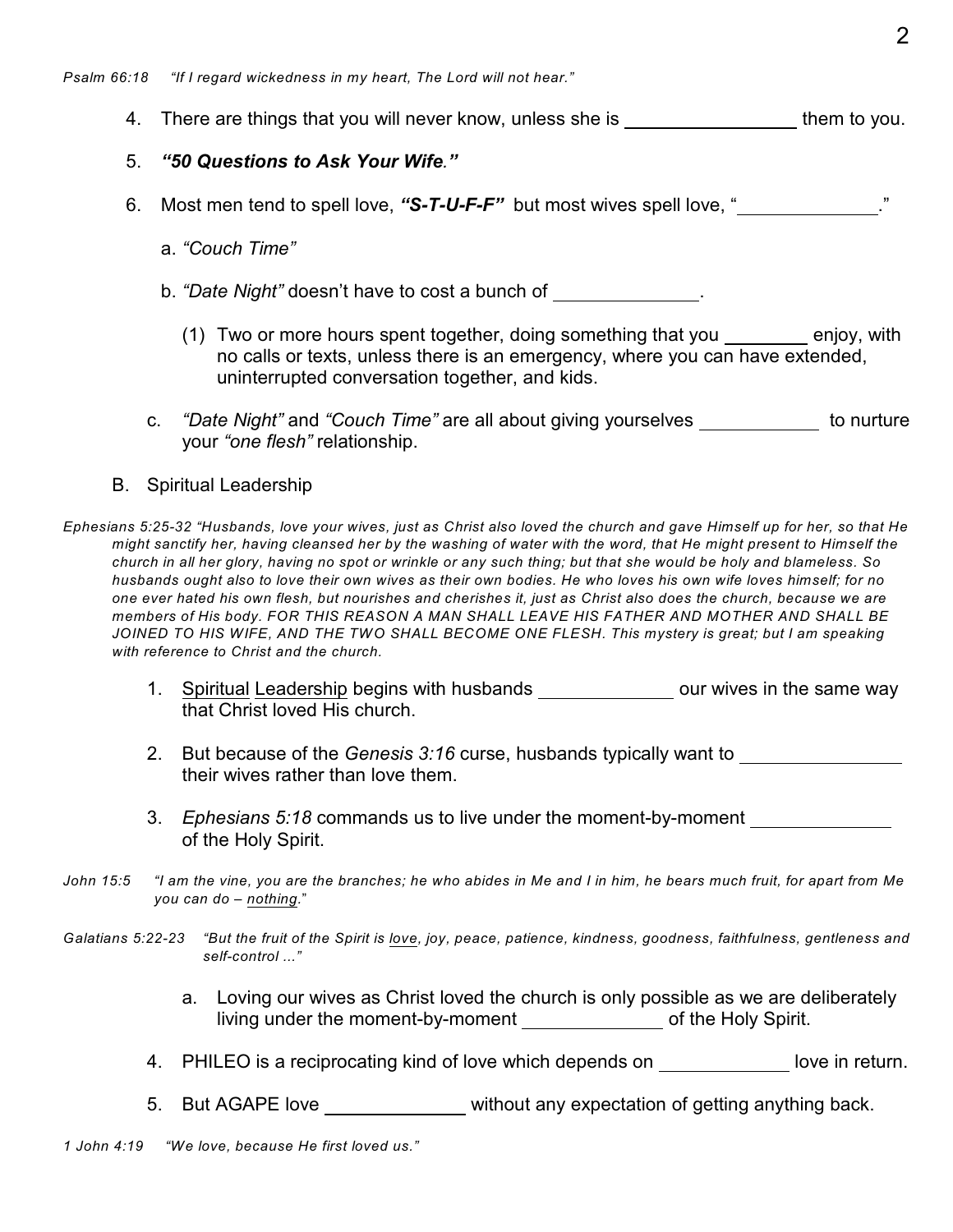6. Holy Spirit empowered loving leadership means that:

(1) We love first; we love most; and we love !

- (2) We are not called to be  $\sqrt{2}$  over our wife.
- (3) We are not called to  $\frac{1}{\sqrt{1-\frac{1}{\sqrt{1-\frac{1}{\sqrt{1-\frac{1}{\sqrt{1-\frac{1}{\sqrt{1-\frac{1}{\sqrt{1-\frac{1}{\sqrt{1-\frac{1}{\sqrt{1-\frac{1}{\sqrt{1-\frac{1}{\sqrt{1-\frac{1}{\sqrt{1-\frac{1}{\sqrt{1-\frac{1}{\sqrt{1-\frac{1}{\sqrt{1-\frac{1}{\sqrt{1-\frac{1}{\sqrt{1-\frac{1}{\sqrt{1-\frac{1}{\sqrt{1-\frac{1}{\sqrt{1-\frac{1}{\sqrt{1-\frac{1}{\sqrt{1-\frac{1}{\$
- $(4)$  And we are not called to make  $\qquad \qquad$  of our wife.
- 7. Spiritual leadership is about setting an for our wife and children to follow.
- C. Dealing with our sins against our wife and children
	- 1. when you sin, we need take of what you did or failed to do?
- *1 John 1:8-10 "If we say that we have no sin, we are deceiving ourselves and the truth is not in us. If we confess our sins, He is faithful and righteous to forgive us our sins and to cleanse us from all unrighteousness. If we say that we have not sinned, we make Him a liar and His word is not in us.*
	- 2. In order for biblically defined reconciliation to take place, we must what we did, which means we need to call it what God calls it.
		- a. Example: *"I have no excuse for speaking to you with unkindness and anger. I am so very sorry. Will you please forgive me?"*
		- b. Remember: No one can \_\_\_\_\_\_\_\_\_\_\_\_\_ us mad; no one can make us \_\_\_\_\_\_\_.
			- (1) Sinful anger is a , so when speak unkindly, then we are  $\qquad$  !
			- (2) We are all born ready to be others for our sins.
				- (a) As the spiritual leader in our home, when we sin, we need to *"man-up"* confess what we did, using biblical terms, express genuine sorrow, and then seek forgiveness from God and the one we sinned against.
				- (b) We to are to  $\underline{\hspace{1cm}}$  by  $\underline{\hspace{1cm}}$ , and that includes not excusing our sin by blaming others for their's.

*Ephesians 4:30-32 "Do not grieve the Holy Spirit of God, by whom you were sealed for the day of redemption. Let all bitterness and wrath and anger and clamor and slander be put away from you, along with all malice. Be kind to one another, tender-hearted, forgiving each other, just as God in Christ also has forgiven you.*"

- 3. Our forgiveness of others is supposed to look like forgiveness of us.
	- a. *"The Three Promises of Forgiveness"*
		- (1) *I promise that I will never bring this sin up again to use it you.*
		- (2) *I promise that I will never speak to about your sin without your permission*.
		- (3) *I promise that I will not allow my mind to* \_\_\_\_\_\_\_\_\_\_\_\_\_ on your sin.